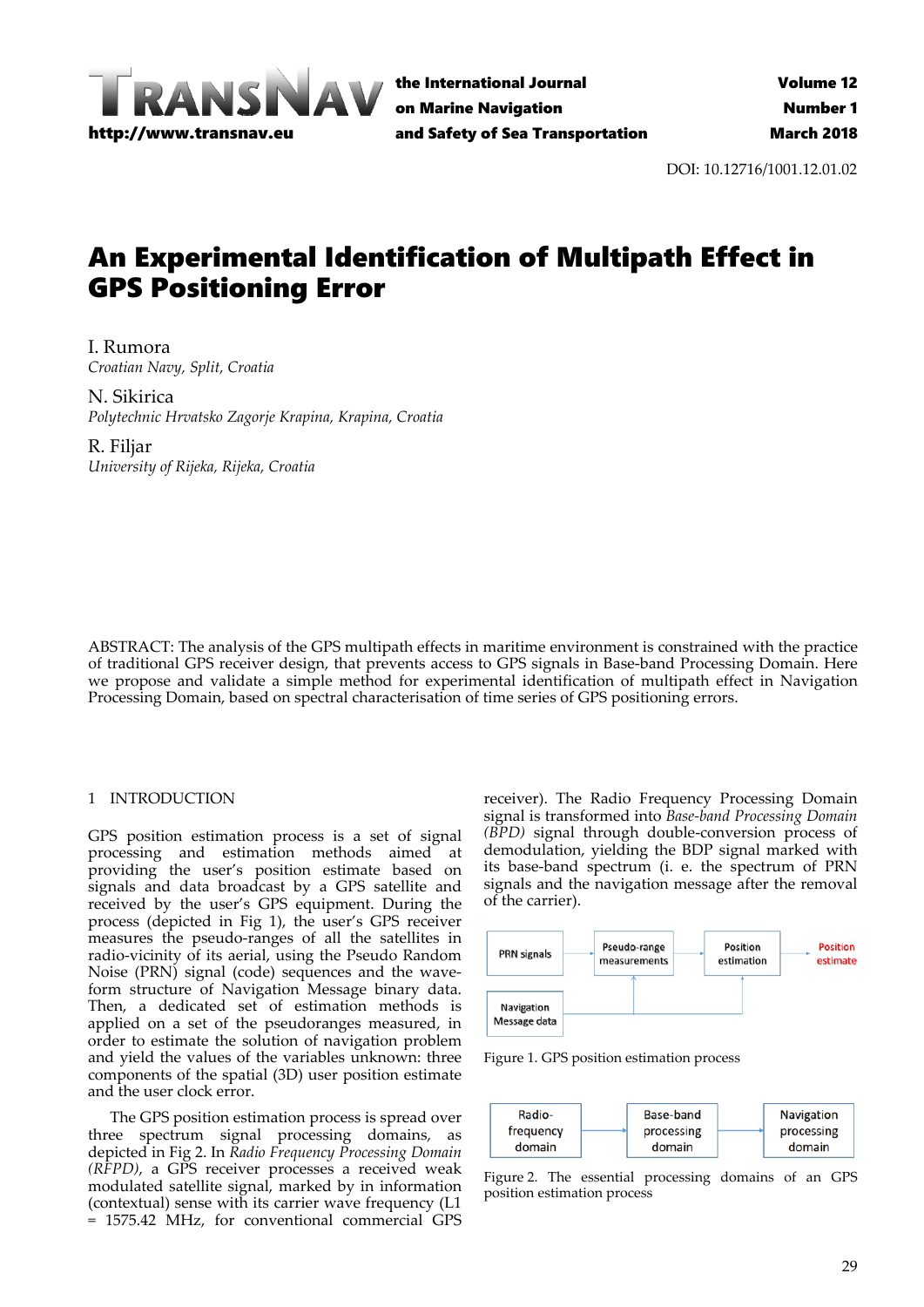Pseudo‐range measurement process is applied on the BPD signal that still comprises all the error effects inherited from the RFPD signal. The range errors induced during the satellite signal transmission and propagation encompasses the results of the ionospheric and multipath effects. Finally, the measured pseudo‐ranges and information distilled from the Navigation Message (including the satellite ephemeris and the parameters of standard error correction models, such as Klobuchar's one, for mitigation of ionospheric effects) enters the purely numerical (non‐signal) *Navigation Processing Domain (NPD)*, where the statistical estimation methods are applied in order to solve the navigation problem numerically. The results of the NPD processing include the estimation of position determination errors, as inferred from partial statistical processing results in the Base-band and Navigation Processing Domains.

Here we present the results of a recent research, aimed at identification of the effects of one of the GPS positioning error sources (multipath) in maritime environment, using the available dat in Navigation Processing Domain.

### 2 MULTIPATH‐INDUCED GPS POSITIONING ERRORS IN MARITIME ENVIRONMENT

The GPS positioning error budget encompasses all the effects that deteriorate the quality of the GPS position estimate. Two major single contributors to the GPS ranging (pseudo‐range measurement) error are the ionospheric delay and multipath. Both error causes extend their stochastic character, that prevents the successful removal of their effects on the GPS position estimation quality.

The multipath effects on the GPS position estimation quality arise from the super‐position process in the multipath‐prone environments (urban and maritime environments, in particular), as shown in Fig 3. Multiple reflections of the original satellite signal, that travels in the straight line, cause the reception of a number of signals with the same carrier frequency and different travel paths in the receiver's aerial. As the result, the received signal appears as travelled the farther distance than it actually did, causing the pseudo‐range measurement error, and thus deteriorating the accuracy of the GPS position estimate.

The sea waves increase the probability of satellite signal reflection, thus rendering the maritime environment a multipath‐prone.

The effects of multipath become visible in Baseband Processing Domain, where various advanced statistical signal processing approaches may be applied for identification and mitigation purposes. However, the design of traditional GPS receivers keeps the base‐band processing activity manufacture‐ proprietary and thus depriving third‐parties (researchers) from an opportunity for assessment and potential improvement (statistical signal processing methods are the common core‐business assets in the GPS receiver manufacturing industry).



Figure 3. GPS multipath on the sea

A so‐called *code–phase combination method* was developed to estimate the multipath error in Navigation Processing Domain providing both the single‐frequency GPS code and phase observables are available. The method is founded on the assumed models of the GPS ranging (*R*) and phase (*Φ*) observables, as presented in  $(1)$  and  $(2)$ , respectively.

$$
R_p = \rho + c(dt_r - dt^s + T + \alpha_j * STEC + K_{p,r} - K_p^s + M_p + \varepsilon_p \tag{1}
$$

$$
\Phi_L = \rho + c(dt_r - dt^s + T - \alpha_j * STEC + k_{L,r} - k_L^s + \lambda_L N_L + \lambda_L \omega + m_L + \varepsilon_L
$$
 (2)

The range – phase difference yields (3), as follows:

$$
R_1 - \Phi_1 = 2\alpha_1 I + Bias + M + \varepsilon \tag{3}
$$

The code-phase combination methods yields a mathematical model (3) that can be utilised for multipath error estimation, after calibration (removing Bias) and the appropriate compensation for the ionospheric effects (I).

#### AN EXPERIMENTAL ASSESSMENT OF MULTIPATH EFFECT ON GPS POSITIONING IN NAVIGATIO PROCESSING DOMAIN

Thus paper presents the results of a research study that focused on identification of multipath effects in GPS position estimation errors times series, based on the post‐processing analysis conducted on the set of experimental pseudoranges taken at a buoy and utilising the contextual domain expertise. The information processing procedure revealed patterns of maritime activity and the effects of various GPS positioning error sources in operation. The appropriate information filtering through the assessment of the positioning errors spectrum signatures extracted the effects related to multipath.

The research was conducted using two characteristic scenarios with the GPS pseudo-ranges collected during calm sea, and moderately windy conditions, respectively.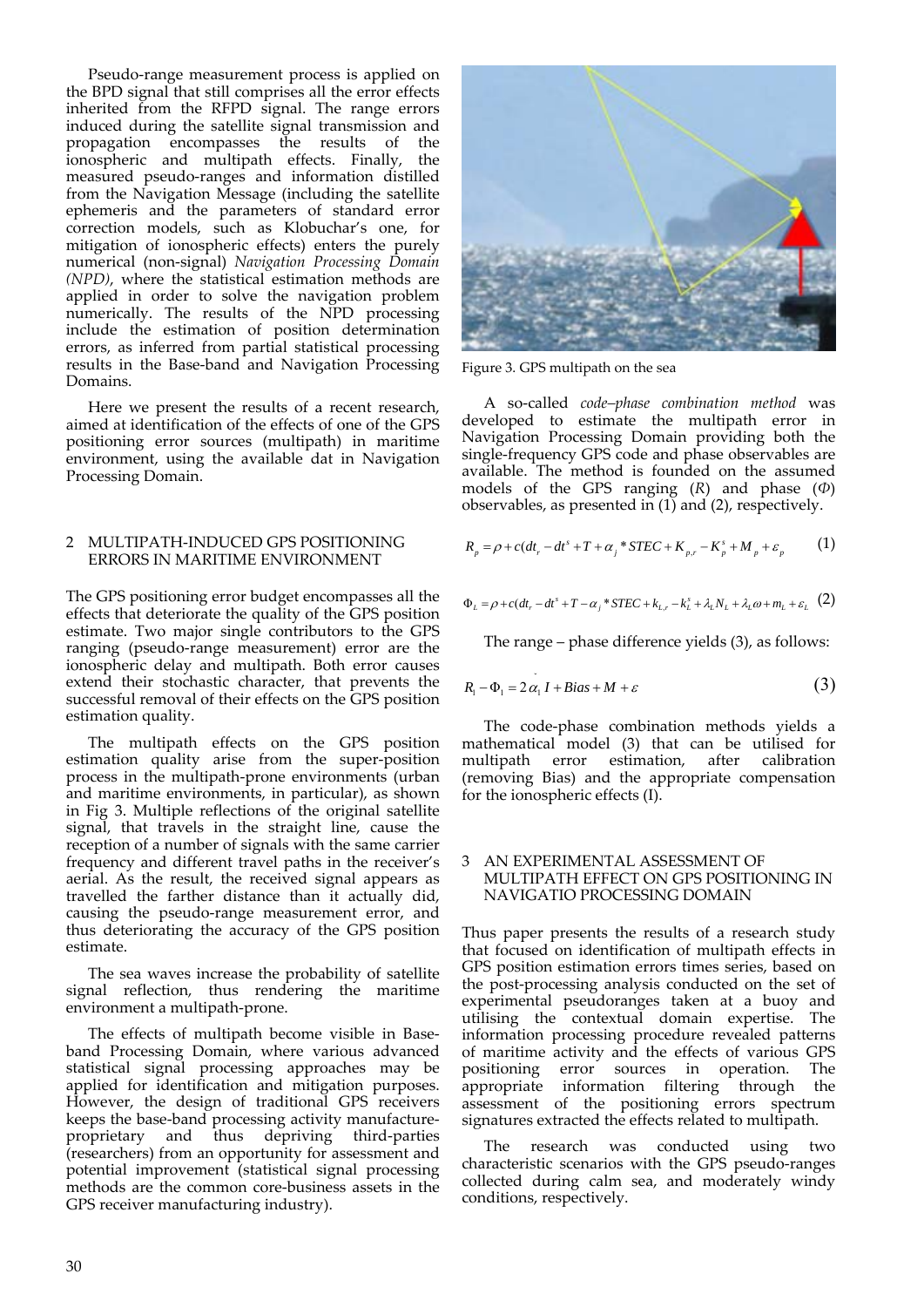#### 3.1 *Data source*

Raw pseudo‐range observations in RINEX format from the GPS reference station buoy situated in Port Garibaldi, Italy were used (Sonel, 2017). Two use‐case scenarios were assessed, base on assumption of sea waves created by the wind conditions:

- *Case 1*: calm wind condition, with pseudoranges taken during quiet conditions (wind's velocity mostly under 4 mph) throughout 7th May, 2016, every 30 s, and
- *Case 2*: moderate wind condition, with pseudoranges taken during moderate wind conditions (wind's velocity in range of 10 mph ‐ 20 mph, and gusts of up to 26 mph) throughout 13th May, 2016, every 30 s.

The content of the Navigation Message was obtained in RINEX format for both days in question. Case 1 was used as a reference (benchmark), under presumption of the insignificant multipath effects.

#### 3.2 *Methodology*

A post‐processing (simulation) approach based on experimental data was taken in the research presented. the RTKLIB, an open‐source GPS pseudo‐ ranges processing tool, was utilised for GPS positioning error estimation, based on the RINEX files of actual pseudo‐range observations. The mask‐angle parameter, commonly used for suppressing the multipath effects, was set to 10°, thus allowing for performance assessment of a commercial‐grade receiver. RTKLIB returns time series of the GPS northing‐, easting‐, and height‐errors. Time series were analysed in time- (descriptive time series analysis) and frequency‐ (spectrum determination) domains with the dedicated software developed by our team in R, an open-source framework for statistical computing, analysis and simulation. A detailed methodology of utilisation of RTKLIB for GPS post-processing for research may be found elsewhere (Takasu,, 2013, Filic, Filjar, Ruotsalainen, 2016).

#### 3.3 *Assessment results*

Time series of GPS northing-, easting-, and heighterrors (depicted in Figs 4 and 5, for Cases 1 and 2, respectively) were produced and analysed. All the time series for both scenarios express seasonal effects due to partially compensated ionospheric effects (daily pattern of the GPS ionospheric delay dynamics is clearly visible), despite the application of the Klobuchar GPS ionospheric correction model. In addition, the time series extend very regular patterns local peaks in GPS positioning error time series, probably due to the scheduled maritime activities in port.



Figure 4. Case 1, mask angle set at 10°



Figure 5. Case 2, mask angle set at 10°

The spectral characteristics of the GPS positioning error time series for Case 2 are presented in Fig 6.



Figure 6. Spectral characterisation of the GPS northing‐ , easting‐, and height‐ error time series, respectively, for Case 2

#### 4 DISCUSSION

The comparison with the spectral characteristics of the Case 1 time series reveals two remarkable findings, as follows.

First, the common spectral components are either of the same intensity, or even more pronounced in